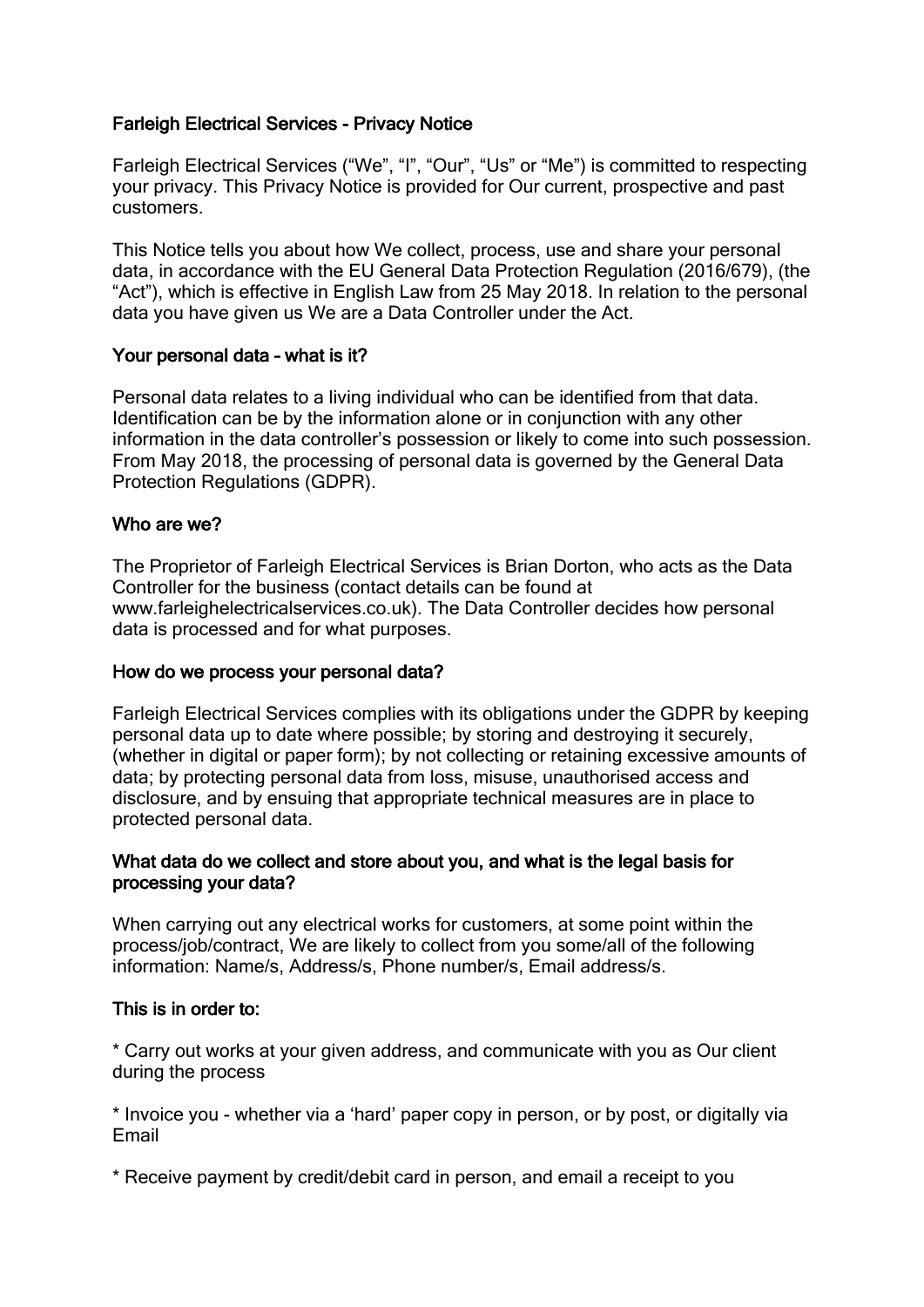\* Provide any necessary legal Certification, whether under Electrical or Building **Regulations** 

\* If you are a Landlord and the business is providing Certification for either electrical works, Building Control notification or Inspection & Testing purposes, We will require both your personal address, and the address at which the tenants reside and where any works are carried out

\* Provide you with aftercare service/maintenance/warranty cover, and inform you of any relevant offers or services that We are able to provide

\* Provide you with information you may request from Us

### What form does your data take, and where is it stored?

Through any initial contact with a potential client, any personal data given to Us will usually be recorded in paper form. This is kept secure and safely destroyed when no longer required. Any personal data you have passed on to the business may also be stored electronically and will include an Invoice for every job completed. The data that appears on any Invoice will usually include your Name, Address & Phone Number only. All personal data of clients retained by Farleigh Electrical Services, in all formats, is held within secure arrangements, and no personal data of customers is left unattended at any point in business or personal vehicles.

### How long We retain Your personal data.

As a Sole Trader I am required by HMRC to retain all accounting information, (which includes all business invoices) for a Minimum of 5 years after the 31 January submission deadline of the relevant tax year. Ordinarily as a customer of Farleigh Electrical Services, I will retain your data for as long as the business is trading. However, should for any reason you wish your data to be erased after the period as required by HMRC, you have a right to request that.

## Disclosure of Your personal data

As a Sole Trader, your personal date is treated as strictly confidential. The only other parties to whom personal data may be passed, or seen by, are: -

1) The NICEIC (National Inspection Council for Electrical Installation Contracting) via their secure website/servers. This is when providing any required electrical certification, and the certificate is produced, stored and sent to you as Our client in digital or paper format. Any certificate would include your name and address only.

2) Your Local Building Control Office via the online secure NICEIC Certification system, when providing a required Building Regulations Certificate. This would involve passing on your Name and Address only.

3) To a professional registered accountant, as hired by Farleigh Electrical Services, when dealing with the business' annual accounts and tax returns. This would only